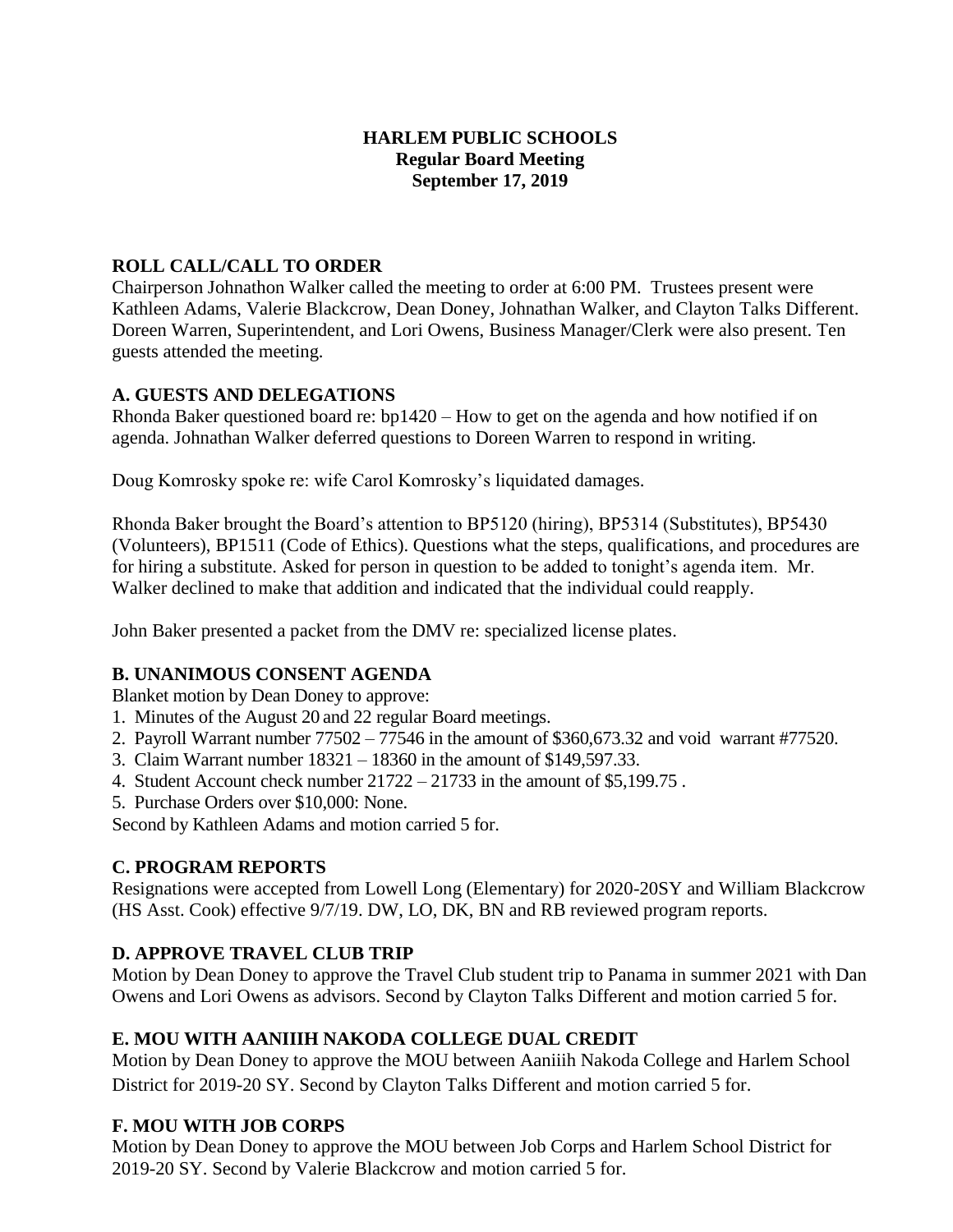#### **G. MOU WITH MAPS MEDIA INSTITUTE**

Motion by Clayton Talks Different to approve the MOU between MAPS Media Institute and Harlem School District for 2019-20 SY. Second by Dean Doney and motion carried 5 for.

#### **H. OPEN NAKOTA LANGUAGE/CULTURE POSITION**

Motion by Kathleen Adams to open the full-time position of Nakota Language/Culture Instructor at the Elementary School for 2019-20 SY. Second by Dean Doney and motion carried 5 for.

### **I. CONSIDERATION FOR ISSUANCE OF CONTRACTS FOR 2019-20 COACHES/EXTRA-CURRICULAR POSITIONS/MENTOR/MENTEE**

1. Motion by Clayton Talks Different to hire Briayan Flores as JH Volleyball coach and Asst. HS Tennis coach for the 2019-20 SY per the CBA. Second by Dean Doney and motion carried 5 for.

2. Motion by Clayton Talks Different to hire William Blackcrow as Asst. JH Wrestling coach and Asst. HS Wrestling coach for the 2019-20 SY per the CBA. Second by Dean Doney and motion carried 4 for, 1 abstained (Blackcrow).

3. Motion by Kathleen Adams to hire the following Head Class Advisors for the 2019-20 SY per the CBA:

| $7th$ Grade – Lyle Faulkinberry                             | $10th$ Grade – John Stiffarm  |  |
|-------------------------------------------------------------|-------------------------------|--|
| $8th$ Grade – Eleanor Doucette                              | $11th$ Grade – Briayan Flores |  |
| $9th$ Grade – Lisa Hamilton                                 | $12th$ Grade – Crystal Doney  |  |
| Second by Clayton Talks Different and motion carried 5 for. |                               |  |

4. Motion by Clayton Talks Different to hire Jr. Class Sponsors for the 2019-20 SY per the CBA: Angie Hawley, Wendy Maratita and James Kobeski

Second by Dean Doney and motion carried 5 for.

5. Motion by Clayton Talks Different to hire the following Club/Co-Curricular Advisors for the 2019-20 SY per the CBA:

| Chorus – Dan Owens                             | FFA – Lisa Hamilton                    |  |
|------------------------------------------------|----------------------------------------|--|
| Pep Band – Dan Owens                           | National Honor Society – Crystal Doney |  |
| FCCLA – James Kobeski                          | Annual – Hope Doney                    |  |
| TSA – Craig Todd                               | Senior Tech Coordinator – Hope Doney   |  |
| Second by Dean Doney and motion carried 5 for. |                                        |  |

6. Motion by Clayton Talks Different to hire the following Title IX Coordinators for the 2019- 20 SY per the CBA:

Shiloh Seymour – Elementary Title IX Coordinator Doug Komrosky – Jr/Sr High Title IX Coordinator Second by Dean Doney and motion carried 5 for.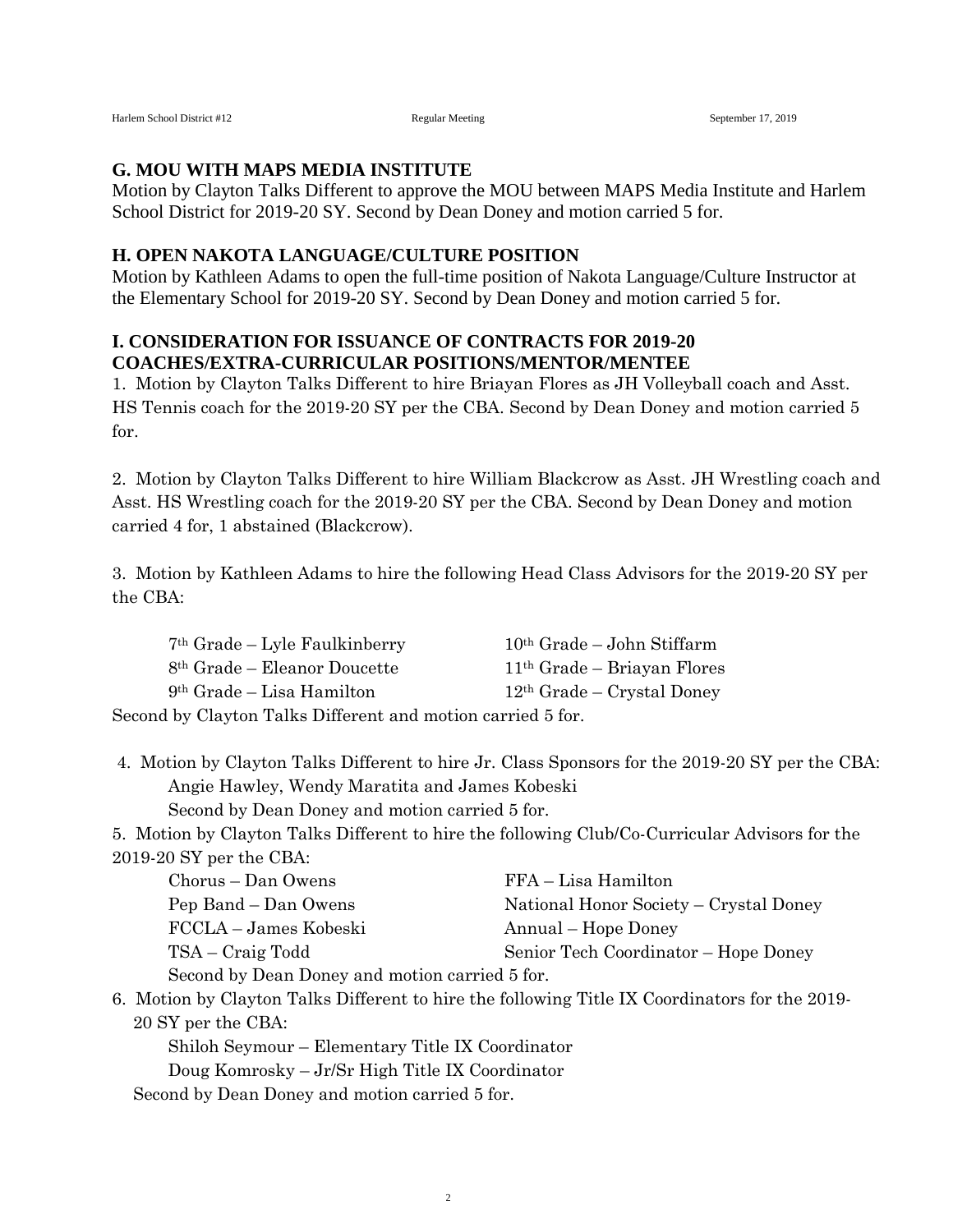- 7. Motion by Valerie Blackcrow to hire Shiloh Seymour as the District SpEd Director for the 2019-20 SY at a proposed annual stipend of \$4,200. Second by Dean Doney and motion carried 5 for.
- 8. Motion by Valerie Blackcrow to hire the following Mentor/Mentees for the 2019-20 SY, per the CBA:

| <b>MENTEES</b>            |
|---------------------------|
| Lisa Hamilton             |
| Amy Agdasi                |
| James Kobeski             |
| Mary Kate Nienhuis-French |
| Laramie Schwenke          |
|                           |
|                           |

| Elementary                                     |                   |  |
|------------------------------------------------|-------------------|--|
| <b>MENTORS</b>                                 | <b>MENTEES</b>    |  |
| Lowell Long                                    | Gloria McKinley   |  |
| Amy Benson                                     | John Orsborn      |  |
| Rhonda Yellow                                  | Kathleen Turntoes |  |
| Lynda Brown                                    | Michelle Gorecki  |  |
| Kim Cornell                                    | Alicia Noel       |  |
| Second by Dean Doney and motion carried 5 for. |                   |  |

# **J. CONSIDERATION FOR ISSUANCE OF CONTRACTS FOR 2019-20 ADMINISTRATIVE SUPPORT STAFF**

Motion by Kathleen Adams to hire Cheryl Hawley as a full time Nurse for the 2019-20 SY, per the CBA, with the district reserving the right to withdraw the offer based upon the results of the background check and pre-employment drug screen. Second by Clayton Talks Different and motion carried 5 for.

# **K. CONSIDERATION FOR ISSUANCE OF CONTRACTS FOR 2019-20 CLASSIFIED POSITION**

Motion by Kathleen Adams to hire Donald Cox as Asst. Cook for the 2019-20 S.Y., per the CBA, with the district reserving the right to withdraw the offer based upon the results of the background check and pre-employment drug screen. Second by Clayton Talks Different and motion carried 5 for.

# **L. CONSIDERATION FOR ISSUANCE OF CONTRACTS FOR 2019-20 CERTIFIED POSITION**

Motion by Valerie Blackcrow to hire Bonnie Mount as Elementary Teacher for the 2019-20 SY, per the CBA, with the district reserving the right to withdraw the offer based upon the results of the background check and pre-employment drug screen. Second by Dean Doney and motion carried 5 for.